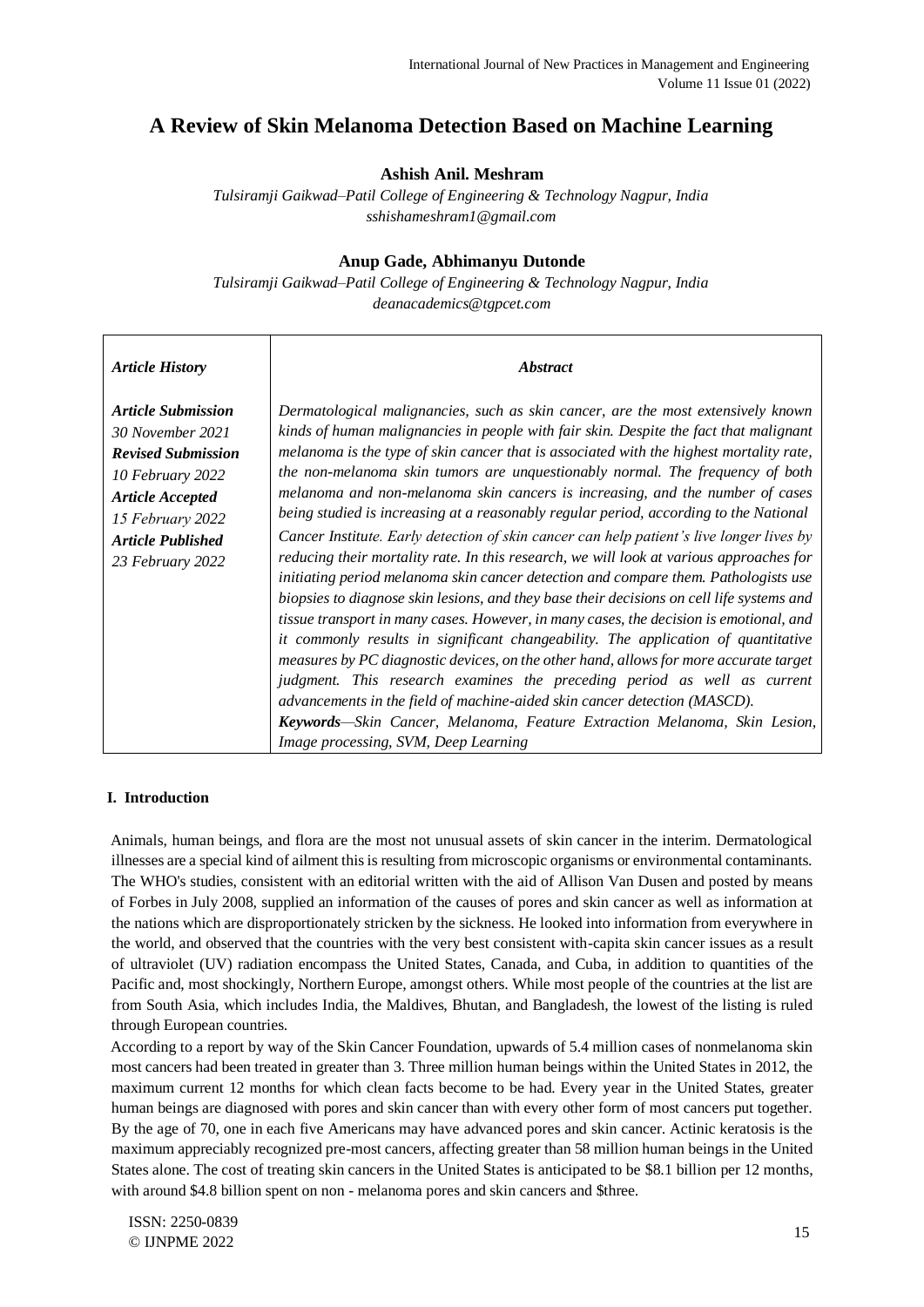Three billion spent on melanoma. According to the American Cancer Society's latest statistics, 68, one hundred thirty new cases of melanoma have been discovered inside the United States in 2010, with 8, seven hundred cancer deaths mentioned that yr. (contrasted with eight,420 evaluated passing in 2009). People aged 15– 44 years in Australia are the most liable to cancer, consistent with information. It speaks to ten percentage of all malignancies, which is four times extra than in Canada, the United Kingdom, and the United States, with more than 10,000 times evaluated and approximately 1250 people demise as soon as a year.

Melanoma and nonmelanoma pores and skin cancers are the 2 maximum common kinds of skin most cancers. Malignant cancer and squamous mobile carcinoma are of the maximum famous varieties of pores and skin most cancers. Both are nonmelanomas and can be risky if left untreated. They shape step by step, best now and again spreading past the pores and skin's floor, and are in the end found and, in most instances, restored. Basal cell carcinoma is the maximum common sort of skin most cancers, accounting for about 3 out of every four cases. Melanoma is greater competitive and greater prone to spreading than other kinds of cancer. Kaposi's sarcoma is a rare nonmelanoma this is distinguished via its purple growths and improvement. It is related to a delicate invulnerable framework and has the capability to be extra real. Individuals suffering from AIDS in addition to the elderly are more likely to settlement it. Some noncancerous pores and skin modifications have the capacity to emerge as cancerous. A very well are actinic Kerasotes, that are dried up, red patches on sun-exposed skin that may be scratched off however reappear after some time. Melanoma, the opposite form of skin most cancers, is a potentially deadly and lethal cancer that could unfold quickly. It can originate in stupid skin tissue, such as a mole or pigmentation, and may unfold to greater pigmented pores and skin in addition to non-pigmented skin. Male zits typically start off evolved first on the head, neck, or between the shoulders and hips of the person who is suffering from it. Ladies are more at risk of getting it on the legs and arms than men. Also, feasible places encompass the palm of your hand, the underneath of your foot, beneath this type of fingernail or toenail, physiological fluid linings (consisting of the linings of your mouth, vagina, or buttocks), or even the whites of your eyes. Melanoma isn't always a difficult sickness to treat and is normally curable if caught and handled early. As a result, it progresses more quick than other styles of pores and skin most cancers, and it has the ability to spread past the pores and skin to other regions of the frame, consisting of as the bones and the cerebral cortex. It is tough to deal with and there may be no manner to cast off it at that factor.

Because of the general sustained increase inside the prevalence of melanoma in recent years, as well as its excessive morbidity and mortality and the good-sized person medical cost, its preliminary end has end up a chronic requirement of general fitness. The potential to apprehend cancer, to distinguish malignant systems from favourable and sound systems, and to distinguish the danger level of most cancers are all essential abilties. Generally talking, skin cancer may be divided into two classes: 1) non-cancer and 2) cancer. Melanoma skin cancer (NMSC) and a pair of) Melanoma pores and skin cancer (MSC) are forms of skin cancer (MSC) Early detection and assessment of affected person visibility in skin cancer is the maximum important element to bear in mind.

### **II. Image Processing in Medical Science and Skin Cancer Diagnostics**

From the invention of the X-ray by using Wilhelm Roentgen in 1895 through the development of modern-day imaging structures which includes Magnetic Resonance Imaging (MRI) and Computed Tomography (CT), innovation has progressed appreciably. The improvements in imaging innovation will retain to progress as time is going on. In any case, the focus of frameworks is moving far from the therapeutic imaging centre, from the age and acquisition of snap shots, and in the direction of the publish-processing and management of picture records. Because of the necessity to make powerful use of the facts that is already to be had, this turns into even extra important. Recent advances in imaging studies have tested the capacity for innovation to enhance and alter a wide range of components of clinical medicinal drug improvement. Using the example of Biomedical Imaging Systems, Figure 1 illustrates the relationship between the numerous studies regions. Within the sphere of organic picture processing, we are able to see that research is now being conducted on two vital outskirts: a) Image Retrieval Image restoration techniques talk to the gadgets which might be used to search for a specific photograph amongst a huge wide variety of images which are often stored in a database, in preference to a difficult force. As can be mentioned in a few seconds, the gadget in use is either a message assembles or one that is depending on the content material of the picture, relying at the occasions. b) Image Processing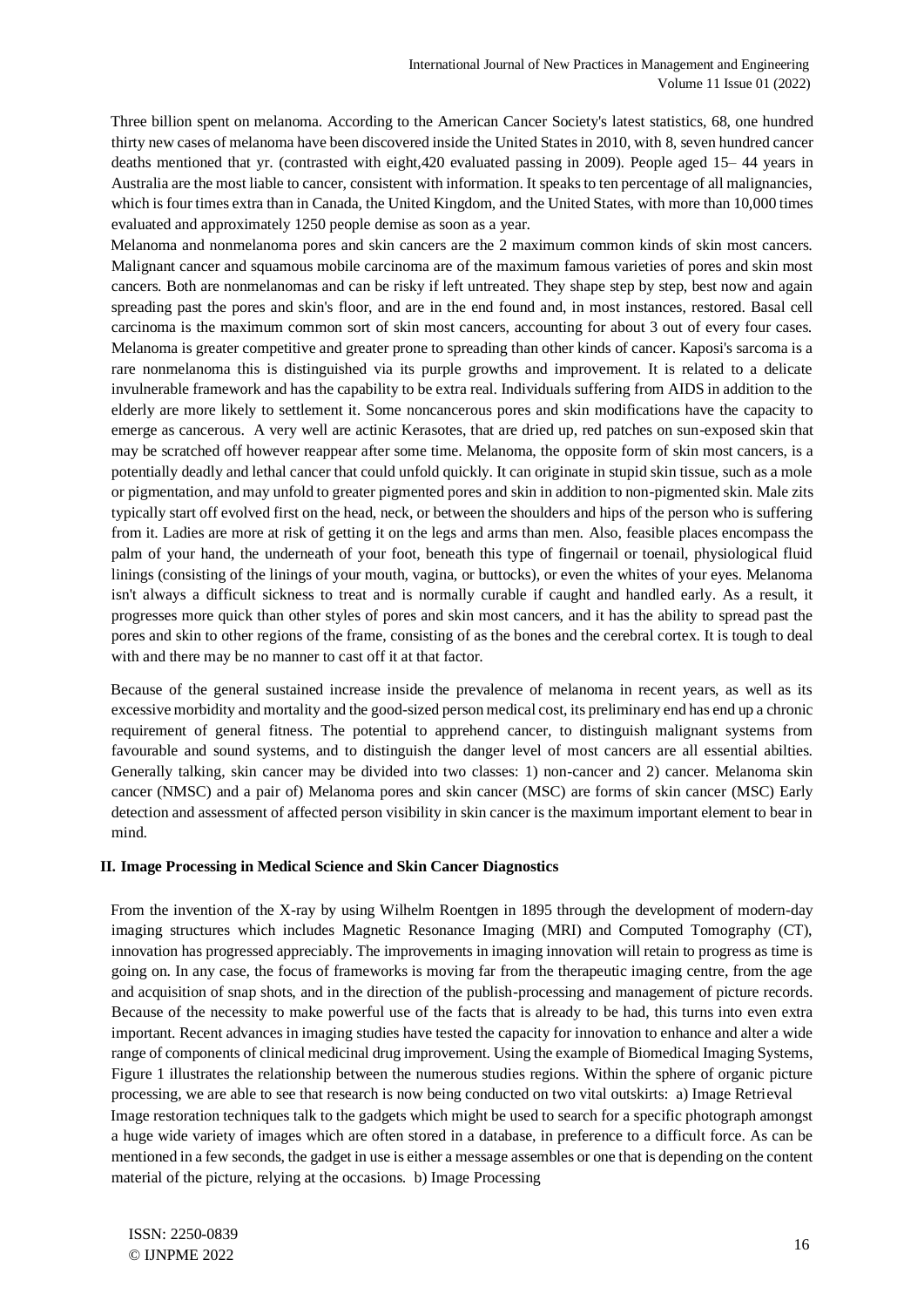The image can then be upgraded or recreated, or computerized research may be used to highlight or deliver up zones that can be of significance to the customer after it's been correctly recovered.



*Figure 1. Research Areas in Biomedical Imaging Systems* 

The application of photo processing to the creation of diagnostics is a non-intrusive technique. There is excellent exhilaration proper now approximately the capability of programmed photograph exam techniques for image processing, each for their capability to provide quantitative information about a lesion, which may be beneficial in the scientific putting, and for his or her ability to function an independent early caution device. In order to gain the remaining aim of growing a successful method of detecting skin most cancers at an early degree without the want for needless pores and skin biopsies, advanced images of melanoma pores and skin lesions were studied in depth. The purpose is to remove the need for useless pores and skin biopsies inside the future.

# **III. Proposed System**

**Feature Extraction** Color Features Extraction Feature Vector HAIR REMOVAL **SEGMENTATION** Formation **Texture Features** Extraction Labels Assignment Input Image Melanoma Classification Database Non-Melanoma

In our gadget, we recommend to apply the segmentation, class, inclusive of Convolution Neural Network methods, along with different techniques.

*Figure 2. System Architecture* 

The structure of our counselled gadget is depicted in Figure 2. First and predominant, an image of pores and skin cancer may be supplied as historical past information. In the skin cancer photograph, there are some antiquities to be prevented within the pre-processing, inclusive of hair, which ought to be avoided. The centre channel may be used to discharge hair, that is handy. Pre-processing steps encompass converting an RGB image to a grayscale image, making use of differentiating extending at the photograph, and then performing division on the photo. The extraction of facts is performed within the subsequent stage. The process of extracting highlights is step one in the direction of determining parameters that correspond to the characteristics of the information image, the effects of with the intention to have an effect on the implementation of the characterization framework. The final development is the clustering of lesions.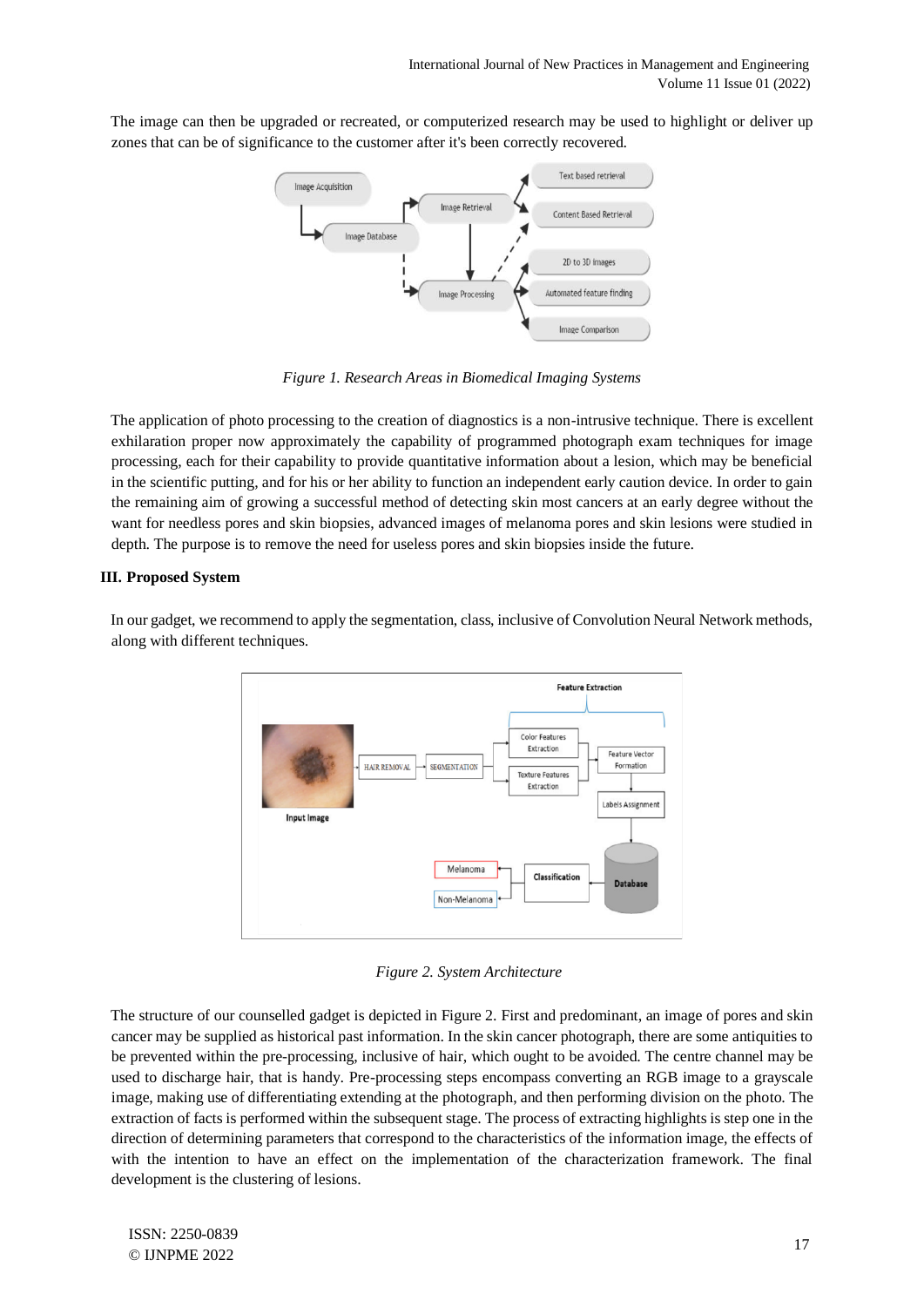## **IV. Literature Review**

It is crucial to properly diagnose an ambiguous skin lesion so as to administer the essential remedies. The ability to locate cancer early in thermoscopic photographs has a good-sized effect at the survival charge. Only dermatologists who've had widespread training are capable of accurately figuring out melanoma pores and skin lesions. However, the best reputation of cancer is extraordinarily tough because of the accompanying factors, which encompass: minimal differentiation between lesions and skin, visual similitude between malignant and nonmelanoma lesions, and so on. Because expertise is in quick supply, stable programmable detection of pores and skin malignancies, i.e., Frameworks that can be used to organized skin lesions, may be incredibly vital in improving the precision and competency of pathologists, especially in growing nations. In this paper, we supply an outline of the early years of development into cutaneous cancer as well as a method for detecting the sickness.

In their paper [1], Wilson F. Cueva et al. Mounted the premise for the diagnosis of malignant melanomas as a device to provide a second attitude at the identification of this contamination bankruptcy discusses the findings of the ABCD, which provided a excessive level of unshakable first-rate. To obtain asymmetry, border, shade, and diameter, a laptop-based method based totally on photo processing turned into advanced (ABCD of cancer). The use of neurotransmitter receptors to behave out a grouping of different forms of moles is being explored. In a comparable vein, the framework produces consequences with extra performance because the inspection and photograph processing are achieved in quick bursts of time, confined best by the type of PC and processor this is made to be had to it, ensuing in a greater handy and green output. It changed into located that the calculation built up performed ninety-seven.51 percent of the time after an inquiry of 201 snap shots; at the off danger that we bear in mind an expert (seventy-five to 84 percentage), the framework achieves a excessive degree of productiveness.

Farzam Kharaji Nezhadian et al. [2] confirmed but some other computation to prepare dermoscopic images amongst malignant and beneficent organizations based totally on their findings. The technique is dependent on eye-derivation, and the belief of melanoma within the early tiers is tough for dermatologists to reach. In mild of the truth that non-intrusive units with excessive accuracy and execution had been significantly improved in recent years, structures for picture processing can be used to research and treat illness without the want for invasive techniques. There changed into a purpose to this inquiry, which became to differentiate between benign and malignant melanomas. The potential to section images with high precision was the biggest development. Consequently, a dynamic counter version was used, and the starting area was set with the aid of the purchaser that allows you to boom exactness. Surface – based highlights and RGB components have been used to remove undesirable elements from the picture. The maximum productive detail changed into decided on for the wager lattices of wavelet alternate, which is a TC highlight.

Uzma Bano Ansari et al. [3] proposed a pores and skin most cancers detection framework based totally on assist vector machines (SVM) for the early prognosis of skin cancer sickness. It is more superb to the sufferers. The diagnosing method uses image processing strategies in addition to the calculation of Support Vector Machines (SVM). The dermoscopy image of skin most cancers is taken, and it's far subjected to a spread of pre-processing strategies, such as noise elimination and photo enhancement, earlier than being displayed. Following that, the image is skilled to department via the use of the Thresholding process.

Using the GLCM gadget, it is necessary to put off some highlights from the photograph. These specifics are provided because the classifier's contribution to the overall category. The characterization cause is done through the usage of a bolster vector Machine (SVM). It categorizes the image into categories: cancerous and noncancerous. It was concluded from the evaluation findings that the proposed association of pores and skin cancer detection can be actualized with the help of a dim stage co-occasion framework and an aid vector gadget to quickly distinguish whether or not an image is cancerous or non-cancerous. There is ninety five percent accuracy inside the proposed framework.

Using Image Processing equipment, Shivangi Jain and co-workers [4] evolved a laptop-primarily based method for the identification of Melanoma Skin Cancer that is based totally on image processing. The skin lesion photo is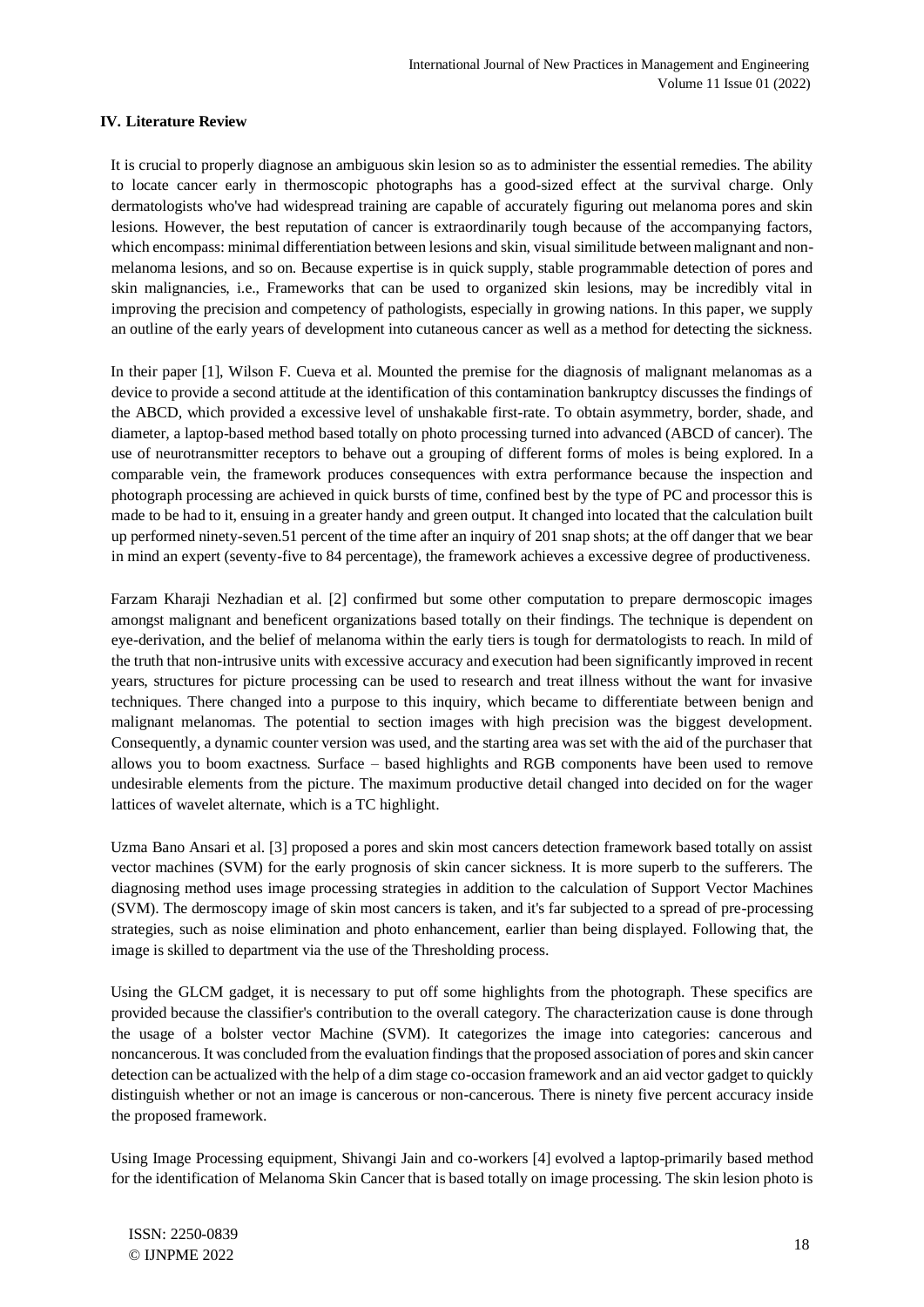furnished as a contribution to the framework, that's then examined using precise photo processing algorithms to decide the likelihood of skin cancer within the vicinity of the skin lesion. The Lesion Image Investigation Instruments examine the surface, size, and shape of the lesion for the presence of various Melanoma parameters such as asymmetry, border, color, diameter, (ABCD), and so on. The photo department and spotlight ranges are done the use of the floor, size, and shape examination. The parameters of the eliminated detail are used to differentiate among everyday pores and skin and Melanoma cancer lesion inside the photo. Following a radical evaluation of the framework, the author concluded that the framework recommended may be used correctly by means of sufferers and clinicians to have a look at skin most cancers in a extra unique way. Especially beneficial in rural regions where experts in the scientific area might not be with ease to be had, this device is extraordinarily flexible.

It has been proposed with the aid of the researchers Suleiman Mustafa et al. [5] that they could use plain snap shots of affected skin places to pick out cancer malignancy. Because of this, creator guarantees that most of the time ABCDEs administer has been linked for the detection of melanoma, and that they connected comparative method as a end result. By utilizing photo processing procedures, they may be able to give attention to a few traits, for example, the shape, shading, and geometry, of a records photograph, which has all the earmarks of being melanoma. Through the use of a support vector gadget with Gaussian spiral premise piece (SVM•RBF), those extricated capabilities are classified as cancerous "malignant" or non-cancerous "beneficent," depending on whether or not they're cancerous or non-cancerous.

They carried out a centered evaluation wherein they attempted numerous things with 2 hundred pix (a hundred of melanoma and 100 of benign) and discovered that only six highlights have been enough to distinguish cancer from benign tissue. There were exams that have confirmed that high precision may be accomplished with a small quantity of precious configurations of capabilities. Particularly, handiest six highlights are enough to distinguish the majority of malignant instances and to offer reliable facts for skin most cancers screening. Larger datasets, however, are required before such frameworks may be used clinically to aid within the recognition of cancer. To aid improvement, testing, and investigation, larger datasets are required.

Furthermore, Deep convolution neural networks (CNNs) display promise for well-known and deep factor allocations across a variety of satisfactory-grained protest classes, consistent with Andre Esteva et al [6]. Using handiest pixels and sickness names as facts assets, the creators of [6] reveal the sequence of skin lesions the usage of a unmarried CNN that has been trained from begin to complete from pix. Immediately after that, they create a CNN the usage of a dataset of 129,450 clinical pics—two requests of more size than previous datasets12—that carries 2,032 special infections. Malignant melanomas versus benign seborrheic keratoses where the 2 primary paired order utilize instances that were used within the execution. The execution turned into tried against 21 boardaffirmed dermatologists on biopsy-verified clinical images with two simple paired order utilize cases: keratinocyte carcinomas as opposed to benign seborrheic keratoses; and malignant melanomas versus benign nevi. The first example relates to the identification of the most commonly recognized cancers, even as the second case pertains to the identity of the deadliest kind of pores and skin most cancers. As a end result of those checks, it has been proven that the CNN is capable of retaining up with each single attempted grasp at some stage in the 2 responsibilities, demonstrating a person-made cognizance able to ordering pores and skin most cancers with a stage of skill ability akin to the ones of dermatologists. Cell phones, that are ready with deep neural networks, have the capacity to amplify the reach of dermatologists beyond the confines of the health facility.

In this investigation [7], Yuexiang Li et al. Labored on deep gaining knowledge of strategies, the Lesion Indexing Network (LIN) and the Lesion Feature Network (LFN), to cope with 3 number one obligations, specifically, lesion segmentation, lesion dermoscopic characteristic extraction, and lesion class, all of which might be emerging inside the discipline of pores and skin lesion picture processing. The creator offered a deep getting to know machine that consisted of fully convolutional residual networks (FCRNs), every of which added the department result as well as the coarse characterization end result at the equal time. A lesion index calculation unit (LICU) is created with the intention to refine the coarse grouping consequences by way of figuring out the separation warm guide, that's used within the separation warm manual calculation. For something like the dermoscopic spotlight extraction venture, it's far proposed to use a trustworthy CNN algorithm. The advised deep learning gadget turned into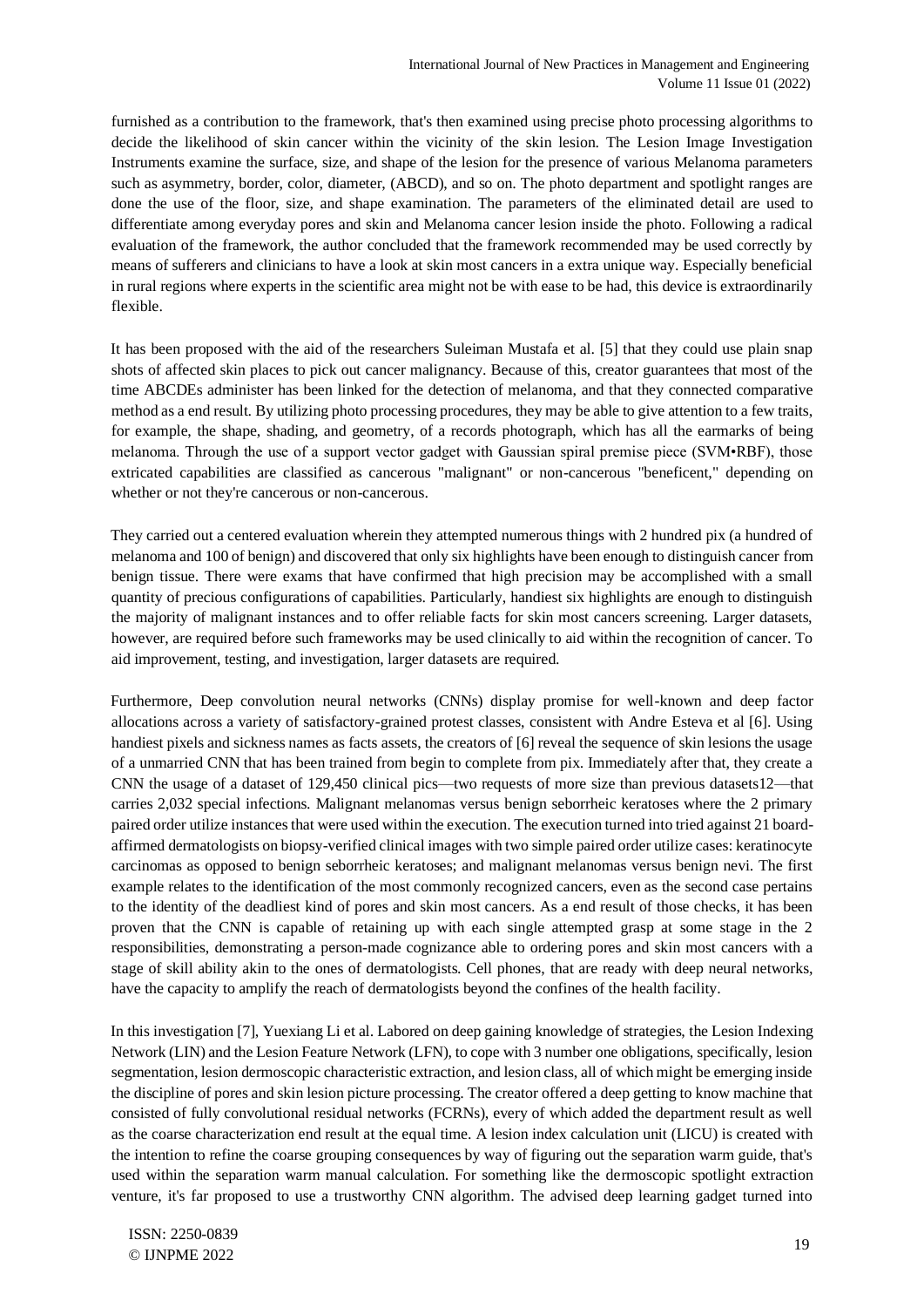evaluated the usage of the ISIC 2017 dataset, which was provided via the writer. As verified by the proposed (LIN) for lesion division and order, it outperforms the modern deep studying structures, even though the proposed LFN achieves superior ordinary exactness and affectability. The proposed LFN also achieves superior normal exactness and affectability for dermoscopic consist of extraction, demonstrating its notable responsibilities with regards to tending to the take a look at.

The authors of [8] evolved a very programmed approach for skin lesion department that makes most efficient use of a 19-layer convolution neural network (CNN) that does not rely on heritage information of the statistics. This strategy does now not depend upon historical past information of the records. Creator developed a fixed of systems that ensure effective and a success studying even if most effective a limited quantity of guidance knowhow is to be had. A novel misfortune painting primarily based on Jaccard separation is also advanced in an effort to get rid of the requirement for check re-weighting. This is completed as a result of the large inherent unfairness between both the quantity of vanguard and basis pixels whilst using move entropy as that of the misfortune work for picture division, rather than the traditional method. The viability, profitability, and speculating ability of the proposed device have been evaluated the use of two publicly available databases, the ISBI 2016 database and the PH2 database, each of which had been made to be had by means of the author. According to the findings of the writer's investigations, the proposed technique outperformed other high-qualityin-elegance computations on these databases.

This is wherein the paintings of Supriya Joseph and colleagues [9] comes in. They offered a non-intrusive robotized pores and skin lesion observe framework for the early prognosis of melanoma that uses image processing tactics and portable improvements. Hair detection and expelling are carried out with a purpose to ensure that the order is completed correctly, and extraction highlights the pores and skin wound. For the hair ejection, a swift on foot in repainting calculation is hired. It is greater effective for the framework to be effective if the hair that can be gift on the pores and skin is removed. The consequences of the test are in comparison to the PH2 database from the Pedro Hispano restoration centre.

In this investigation, Lequan Yu et al. [10] proposed another method for cancer popularity that makes use of deep convolutional neural networks (CNNs) and compared it to preceding strategies that employ either lowstage handcreated highlights or CNNs the usage of shallower fashions. Inferred by means of the creators is that their framework, which incorporates extensively deeper networks, can collect more extravagant and discriminative functions for greater particular identification. In order to absolutely gain from deep networks' advantages, the developer proposed an organization of plans that might offer a hit education and mastering in spite of the constraints of confined training information. The following tendencies are incorporated into the approach:

When a device will become greater complex, you may use the leftover understanding to discern out the way to modify to corruption and over fitting problems. It will make certain that the overall performance enhancements achieved through increasing system capability are maintained.

- a. In order to attain exact skin lesion department, we will construct a very convolution resting system (FCRN) and decorate its skills even in addition through combining it with a multi-scale logical and bodily mixture plot.
- b. Finally, merge the recommended FCRN (for division) and deep lingering networks (for arrangement) right into a two-agency structure to shape a -enterprise shape.

This structure enables the characterization machine to do away with more agent and precise highlights primarily based on sectioned effects as opposed to the whole dermoscopy snap shots, consequently reducing the inadequacies of the information instruction manner. The ISBI 2016 Skin Lesion Analysis toward Melanoma Detection Challenge dataset turned into used as a basis for the assessment by way of the inventor.

A deep Siamese CNN (SCNN) layout recommended via Yu-A Chung and associates [11] can be organized the usage of most effective parallel image healthy statistics and is able to mastering photo depictions even as requiring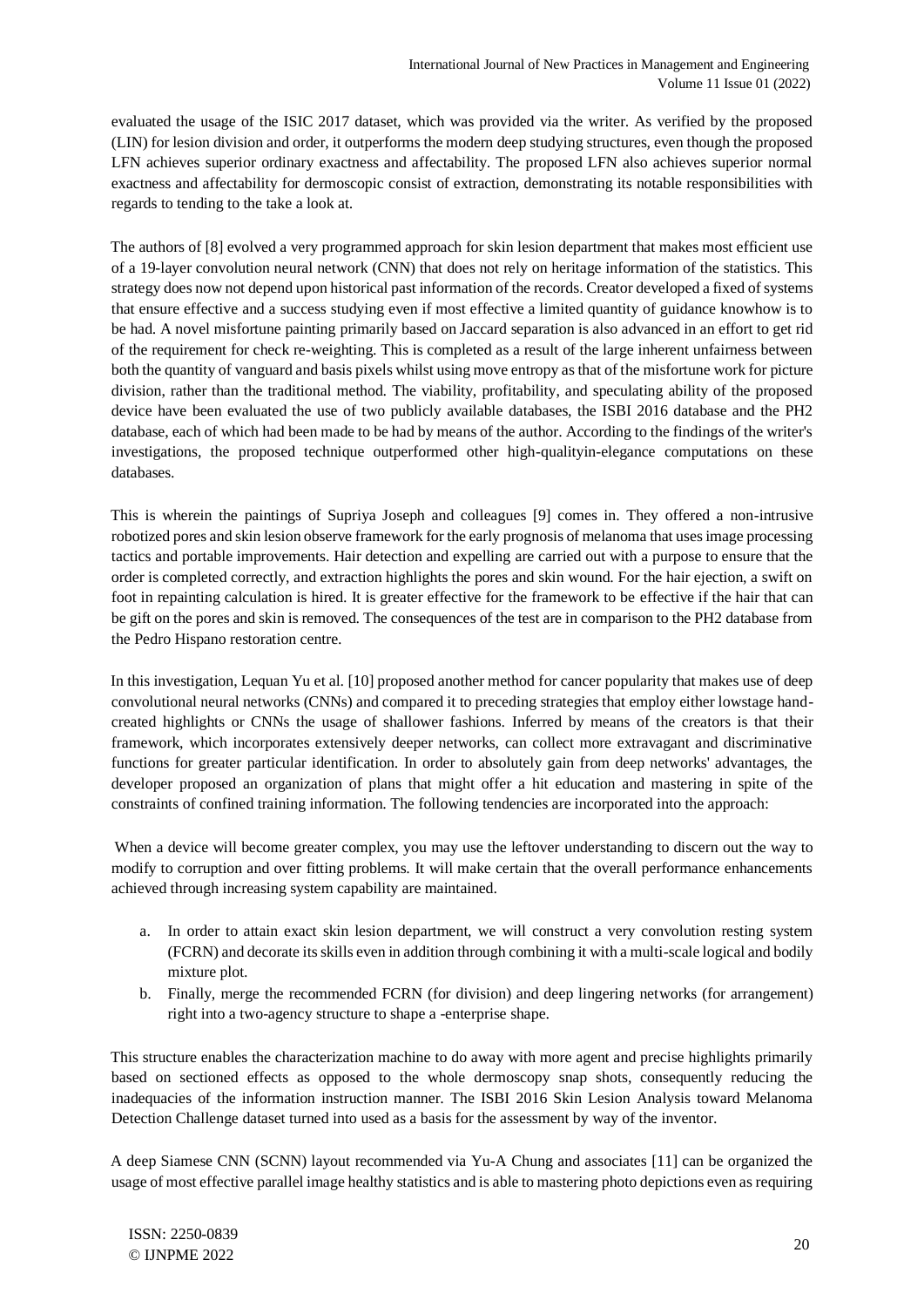much less supervision than previous designs. The key concept manner behind this is the first-rate majority of their methodology in a unmarried regulated convolutional neural network, that is as a long way as is feasible from their authentic method (CNN). Utilizing a publicly to be had multiclass diabetic retinopathy fundus imaging dataset, the creator evaluates the scholarly image portrayals on a project of substance-based therapeutic photo recovery. Because of the test results, it is able to be concluded that the writer's framework, i.E. Deep SCNN, is sort of equal to the maximum current single administered CNN, but requires drastically much less tracking for the duration of the education technique.

Haofu Liao [12] demonstrated an investigation at the feasibility of growing a commonplace pores and skin disorder detection framework using Deep Convolutional Neural Networks (CNN). As soon as viable after beginning the framework, it creates a CNN design the use of 23,000 pores and skin ailment pics from the Dermnet dataset and checks its performance with photographs from both the Dermnet and OLE datasets, that are both skin disease datasets. When examined at the Dermnet dataset, the evaluation outcomes of the framework monitor that the advised gadget may additionally attain as excessive as 73.1 percentage Top-1 exactness and ninety-one.0 percentage Top-five precision. The pinnacle-1 and pinnacle-5 correctness's for the take a look at at the OLE dataset are 31.1 percent and 69.5 percent, respectively. A similarly argument positioned out with the aid of the author is that by utilizing greater practice photos, accuracy may be further advanced.

N. C. F. Codella et al. [13] proposed a framework that consolidates ongoing upgrades in deep gaining knowledge of with set up system studying tactics, resulting in companies of techniques that are appropriate for portioning pores and skin lesions and also breaking down the prominent sector and encompassing tissue for melanoma detection, as well as a framework that consolidates ongoing improvements in deep gaining knowledge of with set up gadget studying processes. The system is evaluated using the most important openly to be had benchmark dataset of dermoscopic snap shots, which includes 900 preparing photographs and 379 trying out photographs, respectively. New modern-day execution degrees are verified, resulting in a 7.5 percentage alternate in the territory below recipient operating trademark bend (0.843 as opposed to zero.783), a 4-percentage alternate in normal exactness (zero.649 as opposed to zero.624), and a specificity predicted on the clinically extensive 95 percentage affectability running point this is 2.9 times higher than the previous great in elegance (36. Eight percentage specificity contrasted with 12.5 percent).

# **V. Analysis and Discussion**

This looks at centerer on Machine Learning Techniques and deep training techniques that mixed CNN with other pre-skilled fashions to categories lesion snap shots. Each set of rules' blessings and disadvantages. The key to getting the fine effects is choosing the right categorization technique. However, CNN affords a advanced outcome than ML methods using pretrained fashions like Alex Net, VGG16, ResNet. Following Table 1 shows the accuracy of various algorithm for skin cancer detection discovered from exclusive researches.

| Algorithm                | Accuracy $(\% )$ |  |  |
|--------------------------|------------------|--|--|
| <b>SVM</b>               | 89               |  |  |
| <b>KNN</b>               | 79               |  |  |
| NB                       | 86.4             |  |  |
| <b>CNN</b>               | 91               |  |  |
| <b>Region Based CNN</b>  | 90.9             |  |  |
| <b>Transfer Learning</b> | 93.4             |  |  |
| Multiscale CNN           | 90.3             |  |  |

| Table 1: Accuracy of Various Algorithms |  |  |  |
|-----------------------------------------|--|--|--|
|-----------------------------------------|--|--|--|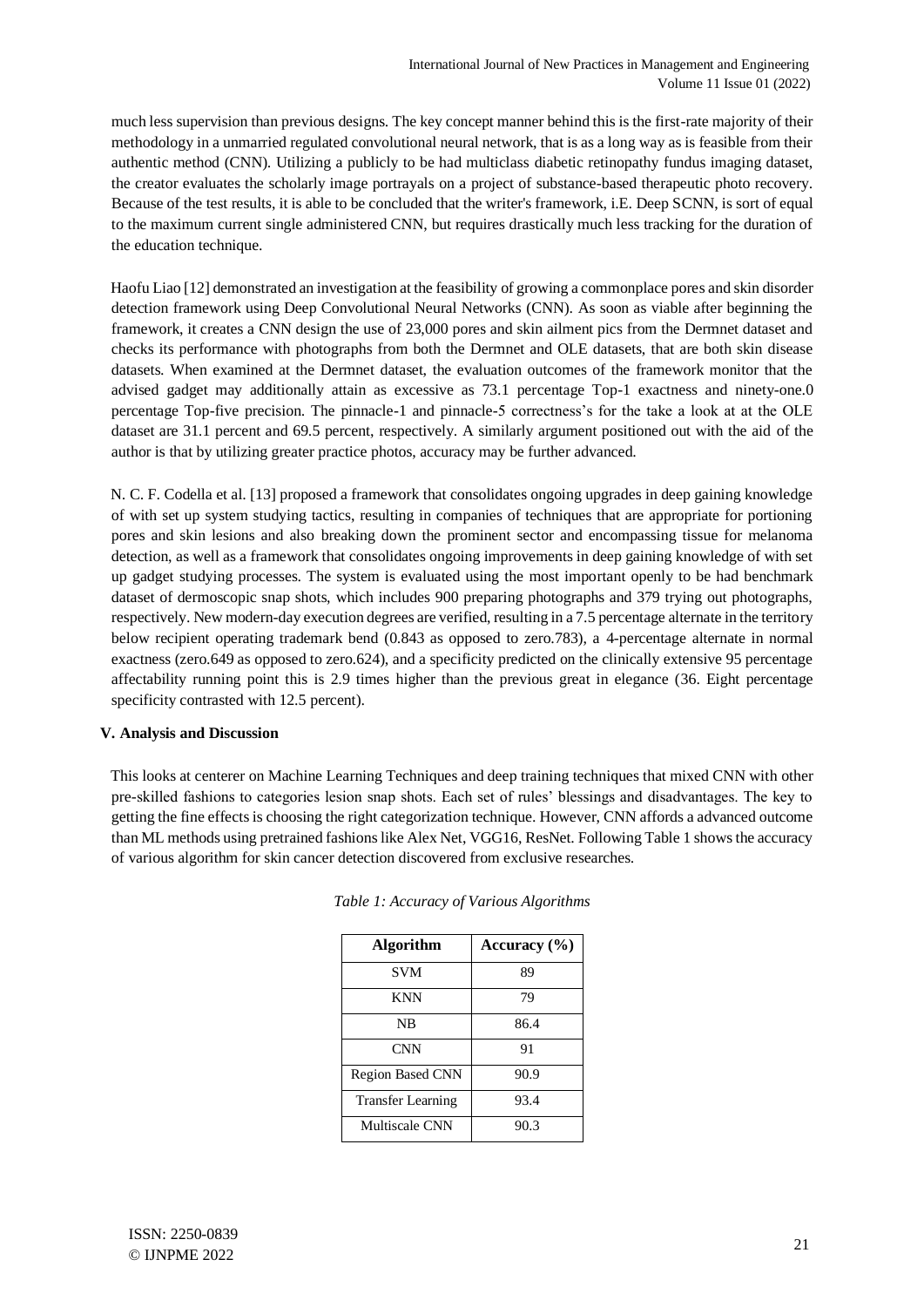

Following Figure 3 shows the comparative analysis of the above-mentioned algorithms.

*Figure 3. Comparison of Various Algorithms* 

### **VI. Conclusion**

Skin cancer detection framework is used to discover and understand skin cancer facet outcomes and finish melanoma in its early levels of development and progression. Following the realization of an investigation into skin cancer detection structures, the introduction of the Computer Aided Diagnosis of the cutting-edge became made. In this review, we study the technological advances that have been made so as to investigate most cancers via the usage of numerous types of images. When in comparison to clinical exam, a combination of photograph coaching and fragile figuring strategies produced more unique outcomes in the detection of cancer than each system by myself. The process of melanoma detection is completed in a number of levels, consisting of preprocessing, division, feature extraction, publish-processing, and course of movement, all of which make use of superior frameworks to provide unique results

### **References**

- [1] Wilson F. Cueva, F. Muñoz, G. Vásquez., G. Delgado, "Detection of skin cancer "Melanoma" through Computer Vision", 2017 IEEE XXIV International Conference on Electronics, Electrical Engineering and Computing (INTERCON), IEEE 2017.
- [2] Farzam Kharaji Nezhadian, Saeid Rashidi,"Melanoma skin cancer detection using color and new texture features",2017 Artificial Intelligence and Signal Processing (AISP), IEEE 2017.
- [3] Uzma Bano Ansari,Tanuja Sarode,"Skin Cancer Detection Using Image Processing", International Research Journal of Engineering and Technology (IRJET), Volume: 04,Issue: 04, Apr-2017.
- [4] Shivangi Jain, Vandana jagtap, Nitin Pise,"Computer aided Melanoma skin cancer detection using Image Processing",International Conference on Intelligent Computing, Communication & Convergence (ICCC2015), Elsevier - 2015.
- [5] Patil, Rashmi, and Sreepathi Bellary. "Machine learning approach in melanoma cancer stage detection." Journal of King Saud University-Computer and Information Sciences (2020).
- [6] Patil, Rashmi. "Machine Learning Approach for Malignant Melanoma Classification." International Journal of Science, Technology, Engineering and Management-A VTU Publication 3.1 (2021): 40-46.
- [7] Li Y, Shen L. Skin Lesion Analysis towards Melanoma Detection Using Deep Learning Network. Sensors (Basel). 2018 Feb 11;18(2):556. doi: 10.3390/s18020556. PMID: 29439500; PMCID: PMC5855504.
- [8] Al-Masni, Mohammed A., et al. "Skin lesion segmentation in dermoscopy images via deep full resolution convolutional networks." Computer methods and programs in biomedicine 162 (2018): 221-231.